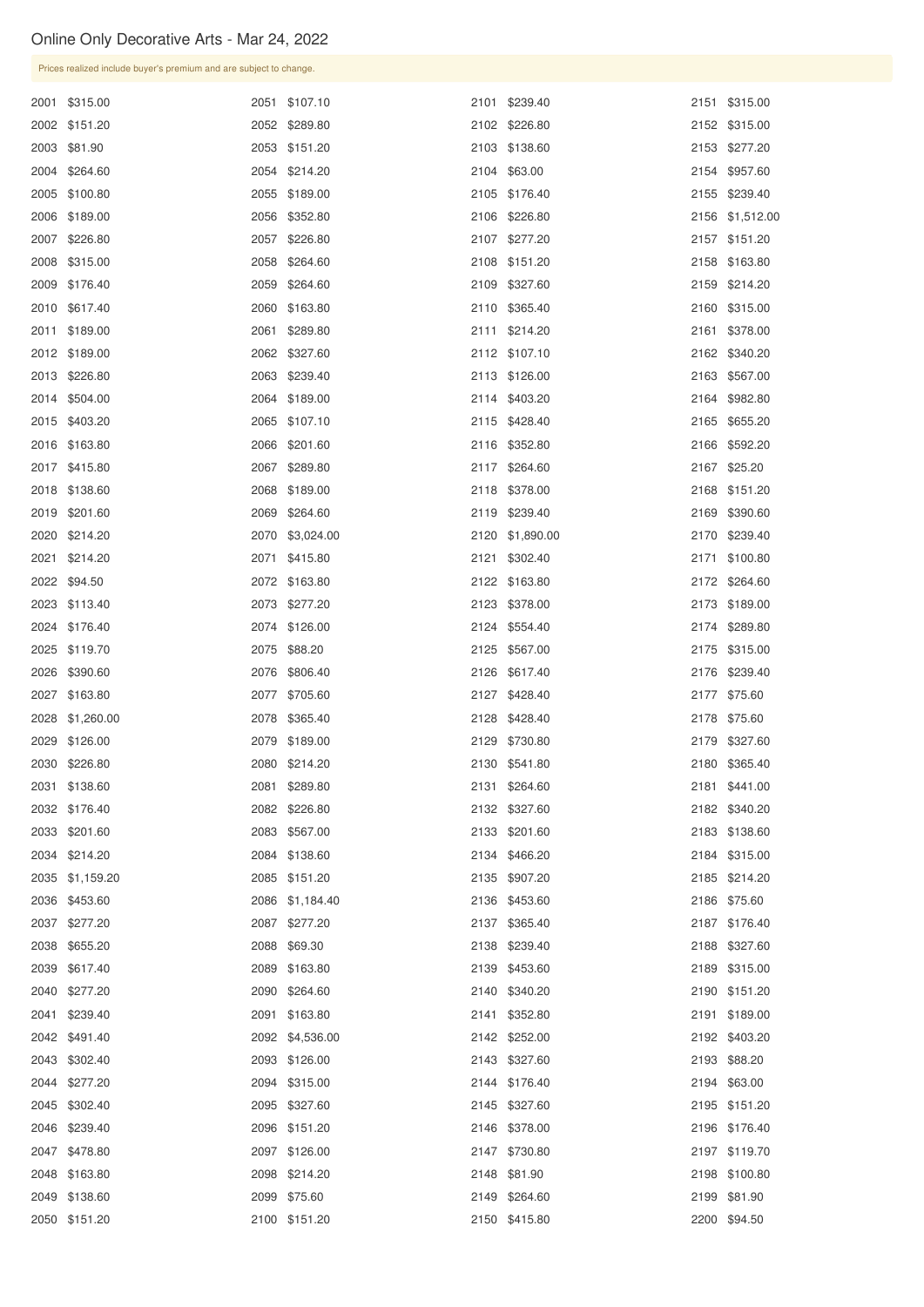| Prices realized include buyer's premium and are subject to change. |      |                  |                 |      |               |
|--------------------------------------------------------------------|------|------------------|-----------------|------|---------------|
| 2201 \$138.60                                                      |      | 2251 \$327.60    | 2301 \$403.20   |      | 2352 \$264.60 |
| 2202 \$189.00                                                      |      | 2252 \$453.60    | 2302 \$1,764.00 |      | 2353 \$340.20 |
| 2203 \$138.60                                                      |      | 2253 \$56.70     | 2303 \$1,449.00 |      | 2354 \$604.80 |
| 2204 \$289.80                                                      |      | 2254 \$56.70     | 2304 \$1,701.00 |      | 2355 \$516.60 |
| 2205 \$138.60                                                      |      | 2255 \$31.50     | 2305 \$151.20   |      | 2356 \$239.40 |
| 2206 \$264.60                                                      |      | 2256 \$138.60    | 2306 \$1,953.00 |      | 2357 \$239.40 |
| 2207 \$226.80                                                      |      | 2257 \$289.80    | 2307 \$75.60    |      | 2358 \$428.40 |
| 2208 \$705.60                                                      |      | 2258 \$88.20     | 2308 \$378.00   |      | 2359 \$365.40 |
| 2209 \$126.00                                                      |      | 2259 \$113.40    | 2309 \$415.80   |      | 2360 \$403.20 |
| 2210 \$1,159.20                                                    |      | 2260 \$189.00    | 2310 \$63.00    | 2361 | \$567.00      |
| 2211 \$264.60                                                      | 2261 | \$604.80         | 2311 \$504.00   |      | 2362 \$315.00 |
| 2212 \$138.60                                                      |      | 2262 \$201.60    | 2312 \$315.00   |      | 2363 \$340.20 |
| 2213 \$126.00                                                      |      | 2263 \$138.60    | 2313 \$138.60   |      | 2364 \$252.00 |
| 2214 \$252.00                                                      |      | 2264 \$31.50     | 2314 \$88.20    |      | 2365 \$264.60 |
| 2215 \$403.20                                                      |      | 2265 \$81.90     | 2315 \$226.80   |      | 2366 \$252.00 |
| 2216 \$69.30                                                       |      | 2266 \$6.30      | 2316 \$252.00   |      | 2367 \$214.20 |
| 2217 \$94.50                                                       | 2267 | \$516.60         | 2317 \$5,670.00 |      | 2368 \$189.00 |
| 2218 \$277.20                                                      |      | 2268 \$403.20    | 2318 \$4,599.00 |      | 2369 \$214.20 |
| 2219 \$201.60                                                      |      | 2269 \$378.00    | 2319 \$302.40   |      | 2370 \$252.00 |
| 2220 \$69.30                                                       |      | 2270 \$592.20    | 2320 \$226.80   |      | 2371 \$277.20 |
| 2221 \$781.20                                                      |      | 2271 \$151.20    | 2321 \$201.60   |      | 2372 \$315.00 |
| 2222 \$705.60                                                      |      | 2272 \$151.20    | 2322 \$214.20   |      | 2373 \$264.60 |
| 2223 \$340.20                                                      |      | 2273 \$88.20     | 2323 \$352.80   |      | 2374 \$239.40 |
| 2224 \$705.60                                                      |      | 2274 \$189.00    | 2324 \$302.40   |      | 2375 \$226.80 |
| 2225 \$730.80                                                      |      | 2275 \$126.00    | 2325 \$163.80   |      | 2376 \$340.20 |
| 2226 \$390.60                                                      |      | 2276 \$126.00    | 2326 \$201.60   |      | 2377 \$340.20 |
| 2227 \$315.00                                                      |      | 2277 \$352.80    | 2327 \$201.60   |      | 2378 \$491.40 |
| 2228 \$390.60                                                      |      | 2278 \$264.60    | 2328 \$151.20   |      | 2379 \$113.40 |
| 2229 \$315.00                                                      |      | 2279 \$441.00    | 2329 \$239.40   |      | 2380 \$126.00 |
| 2230 \$126.00                                                      |      | 2280 \$340.20    | 2330 \$630.00   |      | 2381 \$327.60 |
| 2231 \$50.40                                                       |      | 2281 \$69.30     | 2331 \$315.00   |      | 2382 \$201.60 |
| 2232 \$189.00                                                      |      | 2282 \$252.00    | 2332 \$138.60   |      | 2383 \$441.00 |
| 2233 \$1,512.00                                                    |      | 2283 \$239.40    | 2333 \$390.60   |      | 2384 \$189.00 |
| 2234 \$806.40                                                      |      | 2284 \$63.00     | 2335 \$138.60   |      | 2385 \$239.40 |
| 2235 \$1,033.20                                                    |      | 2285 \$10,206.00 | 2336 \$94.50    |      | 2386 \$327.60 |
| 2236 \$151.20                                                      |      | 2286 \$226.80    | 2337 \$75.60    |      | 2387 \$151.20 |
| 2237 \$163.80                                                      |      | 2287 \$176.40    | 2338 \$126.00   |      | 2388 \$264.60 |
| 2238 \$113.40                                                      |      | 2288 \$12.60     | 2339 \$340.20   |      | 2389 \$340.20 |
| 2239 \$705.60                                                      |      | 2289 \$151.20    | 2340 \$340.20   |      | 2390 \$378.00 |

| 2240 \$69.30  | 2290 \$201.60    | 2341 \$81.90    | 2391 \$365.40 |
|---------------|------------------|-----------------|---------------|
| 2241 \$630.00 | 2291 \$214.20    | 2342 \$365.40   | 2392 \$655.20 |
| 2242 \$617.40 | 2292 \$428.40    | 2343 \$81.90    | 2393 \$466.20 |
| 2243 \$252.00 | 2293 \$88.20     | 2344 \$126.00   | 2394 \$403.20 |
| 2244 \$138.60 | 2294 \$10,080.00 | 2345 \$2,142.00 | 2395 \$340.20 |
| 2245 \$69.30  | 2295 \$415.80    | 2346 \$56.70    | 2396 \$289.80 |
| 2246 \$302.40 | 2296 \$226.80    | 2347 \$163.80   | 2397 \$428.40 |
| 2247 \$252.00 | 2297 \$756.00    | 2348 \$554.40   | 2398 \$214.20 |
| 2248 \$189.00 | 2298 \$730.80    | 2349 \$453.60   | 2399 \$126.00 |
| 2249 \$478.80 | 2299 \$630.00    | 2350 \$327.60   | 2400 \$516.60 |
| 2250 \$94.50  | 2300 \$214.20    | 2351 \$403.20   | 2401 \$189.00 |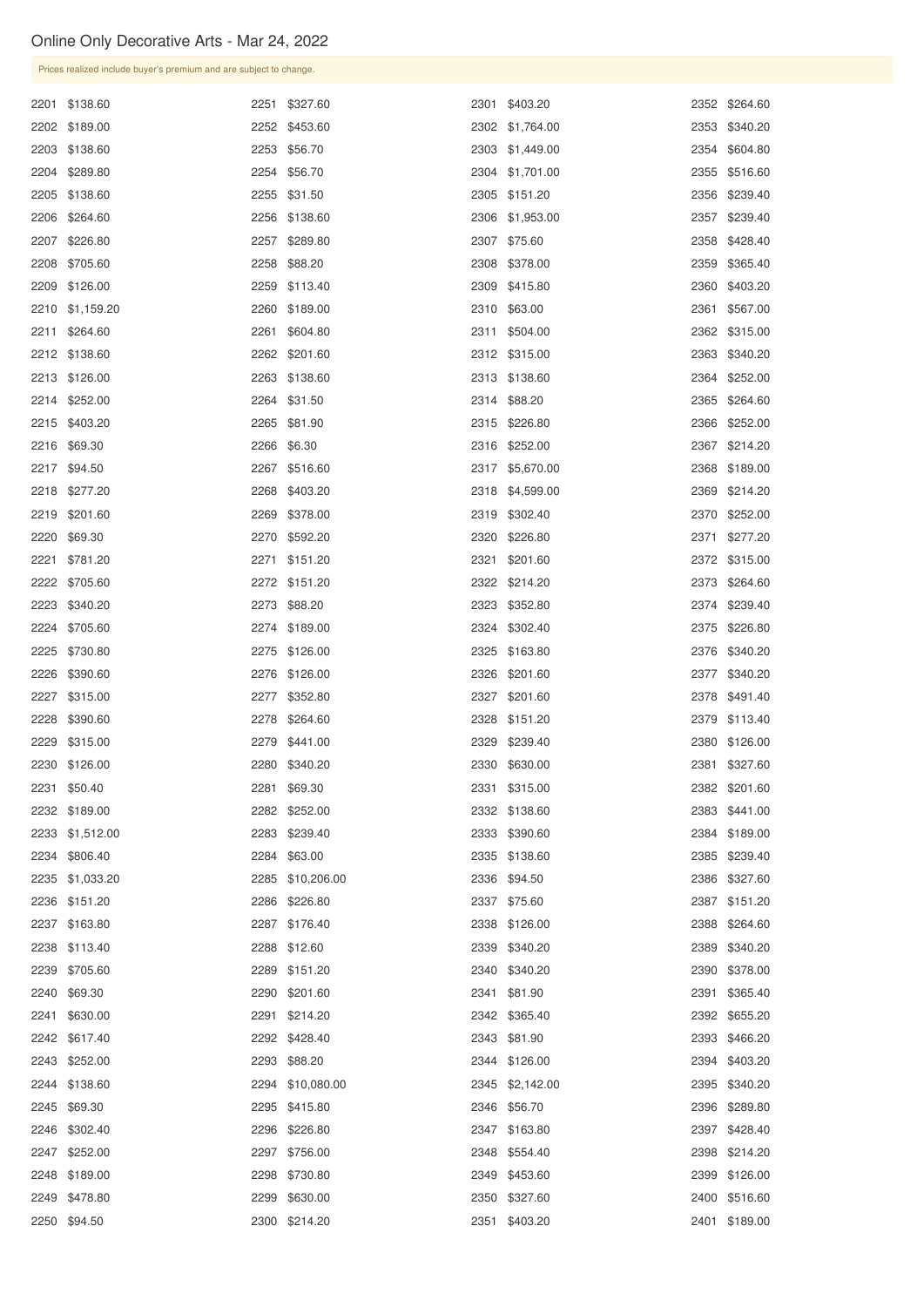| Prices realized include buyer's premium and are subject to change. |                 |                 |                 |
|--------------------------------------------------------------------|-----------------|-----------------|-----------------|
| 2402 \$189.00                                                      | 2453 \$63.00    | 2505 \$151.20   | 2555 \$75.60    |
| 2403 \$277.20                                                      | 2455 \$138.60   | 2506 \$12.60    | 2556 \$138.60   |
| 2404 \$81.90                                                       | 2456 \$37.80    | 2507 \$201.60   | 2557 \$138.60   |
| 2405 \$340.20                                                      | 2457 \$289.80   | 2508 \$50.40    | 2558 \$264.60   |
| 2406 \$226.80                                                      | 2458 \$289.80   | 2509 \$25.20    | 2559 \$63.00    |
| 2407 \$302.40                                                      | 2460 \$163.80   | 2510 \$415.80   | 2560 \$75.60    |
| 2408 \$100.80                                                      | 2461 \$107.10   | 2511 \$289.80   | 2561 \$264.60   |
| 2409 \$176.40                                                      | 2462 \$2,268.00 | 2512 \$352.80   | 2562 \$119.70   |
| 2410 \$119.70                                                      | 2463 \$302.40   | 2513 \$390.60   | 2563 \$176.40   |
| 2411 \$214.20                                                      | 2464 \$277.20   | 2514 \$189.00   | 2564 \$2,835.00 |
| 2412 \$264.60                                                      | 2465 \$378.00   | 2515 \$63.00    | 2565 \$882.00   |
| 2413 \$289.80                                                      | 2466 \$378.00   | 2516 \$176.40   | 2566 \$390.60   |
| 2414 \$113.40                                                      | 2467 \$315.00   | 2517 \$201.60   | 2567 \$390.60   |
| 2415 \$529.20                                                      | 2468 \$315.00   | 2518 \$126.00   | 2568 \$2,142.00 |
| 2416 \$151.20                                                      | 2469 \$1,953.00 | 2519 \$94.50    | 2569 \$781.20   |
| 2417 \$119.70                                                      | 2470 \$81.90    | 2520 \$327.60   | 2570 \$806.40   |
| 2418 \$163.80                                                      | 2471 \$151.20   | 2521 \$390.60   | 2571 \$982.80   |
| 2419 \$655.20                                                      | 2472 \$567.00   | 2522 \$1,033.20 | 2572 \$214.20   |
| 2420 \$365.40                                                      | 2473 \$579.60   | 2523 \$226.80   | 2573 \$327.60   |
| 2421 \$189.00                                                      | 2474 \$730.80   | 2524 \$119.70   | 2574 \$415.80   |
| 2422 \$680.40                                                      | 2475 \$655.20   | 2525 \$151.20   | 2575 \$189.00   |
| 2423 \$277.20                                                      | 2476 \$107.10   | 2526 \$378.00   | 2576 \$1,159.20 |
| 2424 \$81.90                                                       | 2477 \$138.60   | 2527 \$151.20   | 2577 \$630.00   |
| 2425 \$75.60                                                       | 2478 \$655.20   | 2528 \$81.90    | 2578 \$214.20   |
| 2426 \$94.50                                                       | 2479 \$327.60   | 2529 \$327.60   | 2579 \$264.60   |
| 2427 \$302.40                                                      | 2480 \$163.80   | 2530 \$264.60   | 2580 \$315.00   |
| 2428 \$252.00                                                      | 2481 \$75.60    | 2531 \$327.60   | 2581 \$441.00   |
| 2429 \$277.20                                                      | 2482 \$340.20   | 2532 \$617.40   | 2582 \$163.80   |
| 2430 \$214.20                                                      | 2483 \$88.20    | 2533 \$214.20   | 2583 \$453.60   |
| 2431 \$252.00                                                      | 2484 \$126.00   | 2534 \$37.80    | 2584 \$25.20    |
| 2432 \$100.80                                                      | 2485 \$138.60   | 2535 \$81.90    | 2585 \$214.20   |
| 2433 \$189.00                                                      | 2486 \$126.00   | 2536 \$378.00   | 2586 \$63.00    |
| 2434 \$107.10                                                      | 2487 \$239.40   | 2537 \$277.20   | 2587 \$982.80   |
| 2435 \$138.60                                                      | 2488 \$1,134.00 | 2538 \$252.00   | 2588 \$107.10   |
| 2436 \$88.20                                                       | 2489 \$655.20   | 2539 \$428.40   | 2589 \$378.00   |
| 2437 \$126.00                                                      | 2490 \$50.40    | 2540 \$63.00    | 2590 \$340.20   |
| 2438 \$56.70                                                       | 2491 \$100.80   | 2541 \$37.80    | 2591 \$882.00   |
| 2439 \$264.60                                                      | 2492 \$604.80   | 2542 \$163.80   | 2592 \$554.40   |
| 2441 \$189.00                                                      | 2493 \$352.80   | 2543 \$100.80   | 2593 \$415.80   |

| 2442 \$504.00 | 2494 \$107.10 | 2544 \$214.20   | 2594 \$516.60   |
|---------------|---------------|-----------------|-----------------|
| 2443 \$264.60 | 2495 \$277.20 | 2545 \$214.20   | 2595 \$1,890.00 |
| 2444 \$453.60 | 2496 \$390.60 | 2546 \$113.40   | 2596 \$617.40   |
| 2445 \$567.00 | 2497 \$151.20 | 2547 \$201.60   | 2597 \$340.20   |
| 2446 \$138.60 | 2498 \$107.10 | 2548 \$201.60   | 2598 \$1,323.00 |
| 2447 \$239.40 | 2499 \$189.00 | 2549 \$2,268.00 | 2599 \$630.00   |
| 2448 \$176.40 | 2500 \$126.00 | 2550 \$239.40   | 2600 \$94.50    |
| 2449 \$138.60 | 2501 \$252.00 | 2551 \$277.20   | 2601 \$63.00    |
| 2450 \$441.00 | 2502 \$151.20 | 2552 \$201.60   | 2602 \$63.00    |
| 2451 \$327.60 | 2503 \$264.60 | 2553 \$12.60    | 2603 \$756.00   |
| 2452 \$56.70  | 2504 \$63.00  | 2554 \$214.20   | 2604 \$277.20   |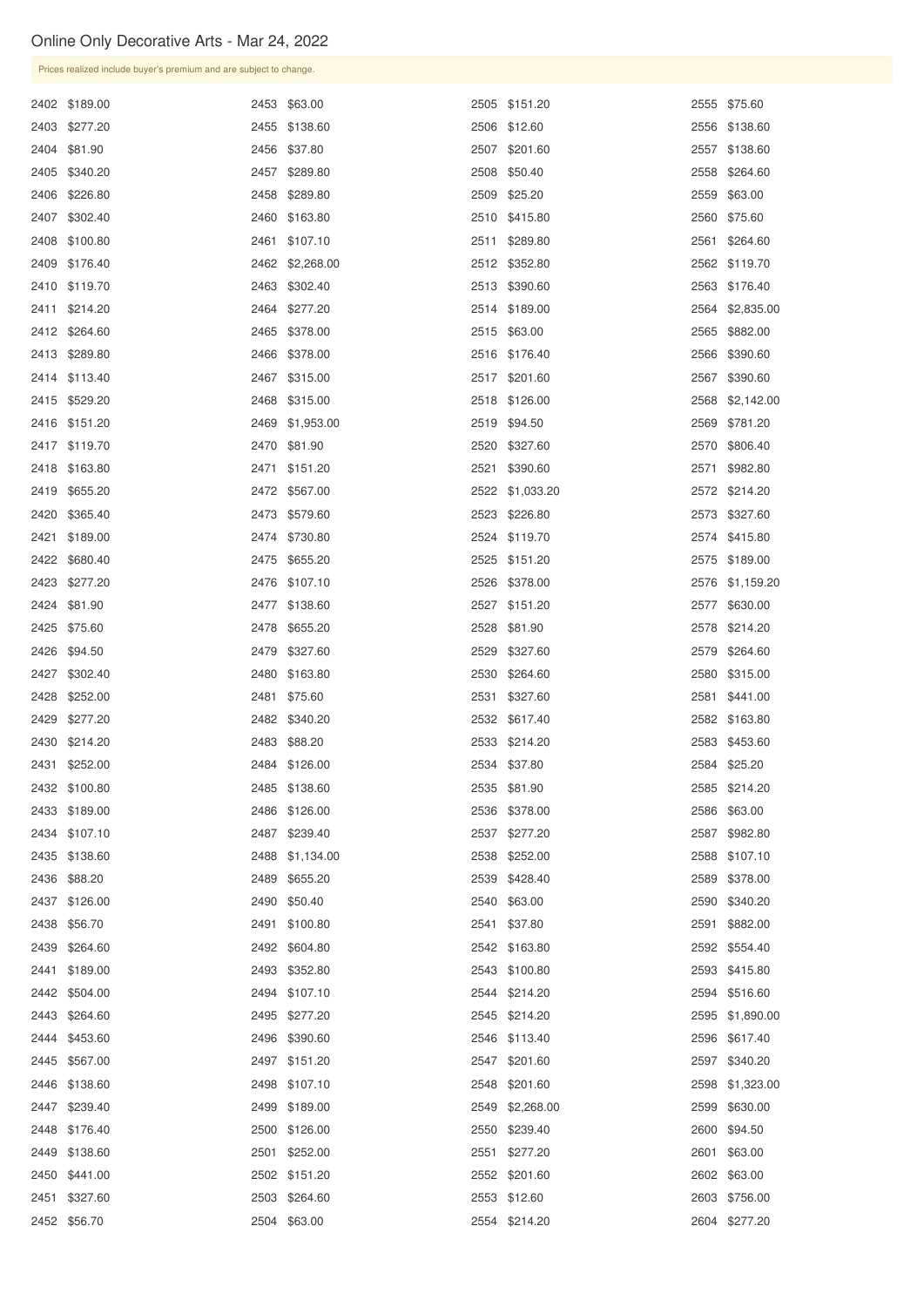\$63.00

\$466.20

|  | Prices realized include buyer's premium and are subject to change. |      |                  |  |                 |  |               |  |
|--|--------------------------------------------------------------------|------|------------------|--|-----------------|--|---------------|--|
|  | 2606 \$1,134.00                                                    |      | 2647 \$756.00    |  | 2696 \$352.80   |  | 2745 \$289.80 |  |
|  | 2607 \$1,260.00                                                    |      | 2648 \$1,083.60  |  | 2697 \$529.20   |  | 2746 \$781.20 |  |
|  | 2608 \$2,520.00                                                    | 2649 | \$5,859.00       |  | 2698 \$1,184.40 |  | 2747 \$302.40 |  |
|  | 2609 \$1,701.00                                                    |      | 2650 \$10,458.00 |  | 2699 \$1,134.00 |  | 2748 \$69.30  |  |
|  | 2610 \$2,583.00                                                    |      | 2651 \$617.40    |  | 2700 \$441.00   |  | 2749 \$176.40 |  |
|  | 2611 \$2,835.00                                                    |      | 2652 \$390.60    |  | 2701 \$756.00   |  | 2750 \$781.20 |  |
|  | 2612 \$491.40                                                      |      | 2653 \$1,701.00  |  | 2702 \$302.40   |  | 2751 \$340.20 |  |
|  | 2613 \$1,701.00                                                    |      | 2654 \$302.40    |  | 2703 \$340.20   |  | 2752 \$579.60 |  |
|  | 2614 \$22,680.00                                                   |      | 2655 \$7,056.00  |  | 2704 \$2,079.00 |  | 2753 \$340.20 |  |
|  | 2615 \$252.00                                                      |      | 2656 \$680.40    |  | 2705 \$466.20   |  | 2754 \$390.60 |  |
|  | 2616 \$1,701.00                                                    | 2657 | \$6,930.00       |  | 2706 \$655.20   |  | 2755 \$277.20 |  |
|  | 2617 \$1,638.00                                                    |      | 2658 \$705.60    |  | 2707 \$705.60   |  | 2756 \$126.00 |  |
|  | 2618 \$453.60                                                      |      | 2659 \$592.20    |  | 2708 \$3,402.00 |  | 2757 \$327.60 |  |
|  | 2619 \$1,008.00                                                    |      | 2660 \$4,221.00  |  | 2709 \$94.50    |  | 2758 \$541.80 |  |
|  | 2620 \$15,372.00                                                   | 2661 | \$3,528.00       |  | 2710 \$1,449.00 |  | 2759 \$56.70  |  |
|  | 2621 \$113.40                                                      |      | 2662 \$630.00    |  | 2711 \$504.00   |  | 2760 \$151.20 |  |
|  | 2622 \$126.00                                                      |      | 2663 \$1,108.80  |  | 2712 \$1,134.00 |  | 2761 \$75.60  |  |
|  | 2623 \$201.60                                                      |      | 2664 \$390.60    |  | 2713 \$1,449.00 |  | 2762 \$100.80 |  |
|  | 2624 \$655.20                                                      |      | 2665 \$6,174.00  |  | 2714 \$441.00   |  | 2763 \$226.80 |  |
|  | 2625 \$151.20                                                      |      | 2666 \$277.20    |  | 2715 \$592.20   |  | 2764 \$138.60 |  |
|  | 2626 \$831.60                                                      |      | 2667 \$592.20    |  | 2716 \$781.20   |  | 2765 \$126.00 |  |
|  | 2627 \$1,083.60                                                    |      | 2668 \$340.20    |  | 2717 \$856.80   |  | 2766 \$138.60 |  |
|  | 2628 \$327.60                                                      | 2669 | \$340.20         |  | 2718 \$1,033.20 |  | 2767 \$138.60 |  |
|  | 2629 \$63.00                                                       | 2670 | \$806.40         |  | 2719 \$907.20   |  | 2768 \$214.20 |  |
|  | 2630 \$1,323.00                                                    | 2671 | \$982.80         |  | 2720 \$75.60    |  | 2769 \$478.80 |  |
|  | 2631 \$1,033.20                                                    |      | 2672 \$239.40    |  | 2721 \$856.80   |  | 2770 \$100.80 |  |
|  | 2632 \$1,890.00                                                    | 2673 | \$239.40         |  | 2722 \$2,142.00 |  | 2771 \$113.40 |  |
|  | 2633 \$264.60                                                      |      | 2674 \$403.20    |  | 2723 \$126.00   |  | 2772 \$264.60 |  |
|  | 2634 \$1,134.00                                                    | 2675 | \$81.90          |  | 2724 \$226.80   |  | 2773 \$289.80 |  |
|  | 2635 \$4,788.00                                                    |      | 2676 \$1,108.80  |  | 2725 \$289.80   |  | 2774 \$226.80 |  |
|  | 2636 \$1,764.00                                                    | 2677 | \$403.20         |  | 2726 \$491.40   |  | 2775 \$201.60 |  |
|  | 2637 \$2,457.00                                                    |      | 2678 \$1,512.00  |  | 2727 \$252.00   |  | 2776 \$453.60 |  |
|  | 2638 \$289.80                                                      |      | 2679 \$352.80    |  | 2728 \$264.60   |  | 2777 \$75.60  |  |
|  | 2639 \$604.80                                                      |      | 2680 \$126.00    |  | 2729 \$756.00   |  | 2778 \$516.60 |  |
|  | 2640 \$2,331.00                                                    | 2681 | \$340.20         |  | 2730 \$781.20   |  | 2779 \$453.60 |  |
|  | 2641 \$567.00                                                      |      | 2682 \$214.20    |  | 2731 \$302.40   |  | 2780 \$189.00 |  |
|  | 2642 \$264.60                                                      | 2683 | \$289.80         |  | 2732 \$428.40   |  | 2781 \$226.80 |  |
|  | 2643 \$1,386.00                                                    |      | 2684 \$756.00    |  | 2733 \$75.60    |  | 2782 \$69.30  |  |
|  | 2644 \$50.40                                                       |      | 2685 \$201.60    |  | 2734 \$214.20   |  | 2783 \$264.60 |  |

| 2686 \$491.40   | 2735 \$390.60 |      | 2784 \$107.10 |
|-----------------|---------------|------|---------------|
| 2687 \$390.60   | 2736 \$957.60 |      | 2785 \$327.60 |
| 2688 \$516.60   | 2737 \$315.00 |      | 2786 \$163.80 |
| 2689 \$138.60   | 2738 \$201.60 |      | 2787 \$781.20 |
| 2690 \$453.60   | 2739 \$340.20 |      | 2788 \$982.80 |
| 2691 \$340.20   | 2740 \$592.20 |      | 2789 \$327.60 |
| 2692 \$567.00   | 2741 \$781.20 |      | 2790 \$264.60 |
| 2693 \$1,701.00 | 2742 \$201.60 | 2791 | \$466.20      |
| 2694 \$365.40   | 2743 \$239.40 |      | 2792 \$94.50  |
| 2695 \$907.20   | 2744 \$189.00 |      | 2793 \$163.80 |